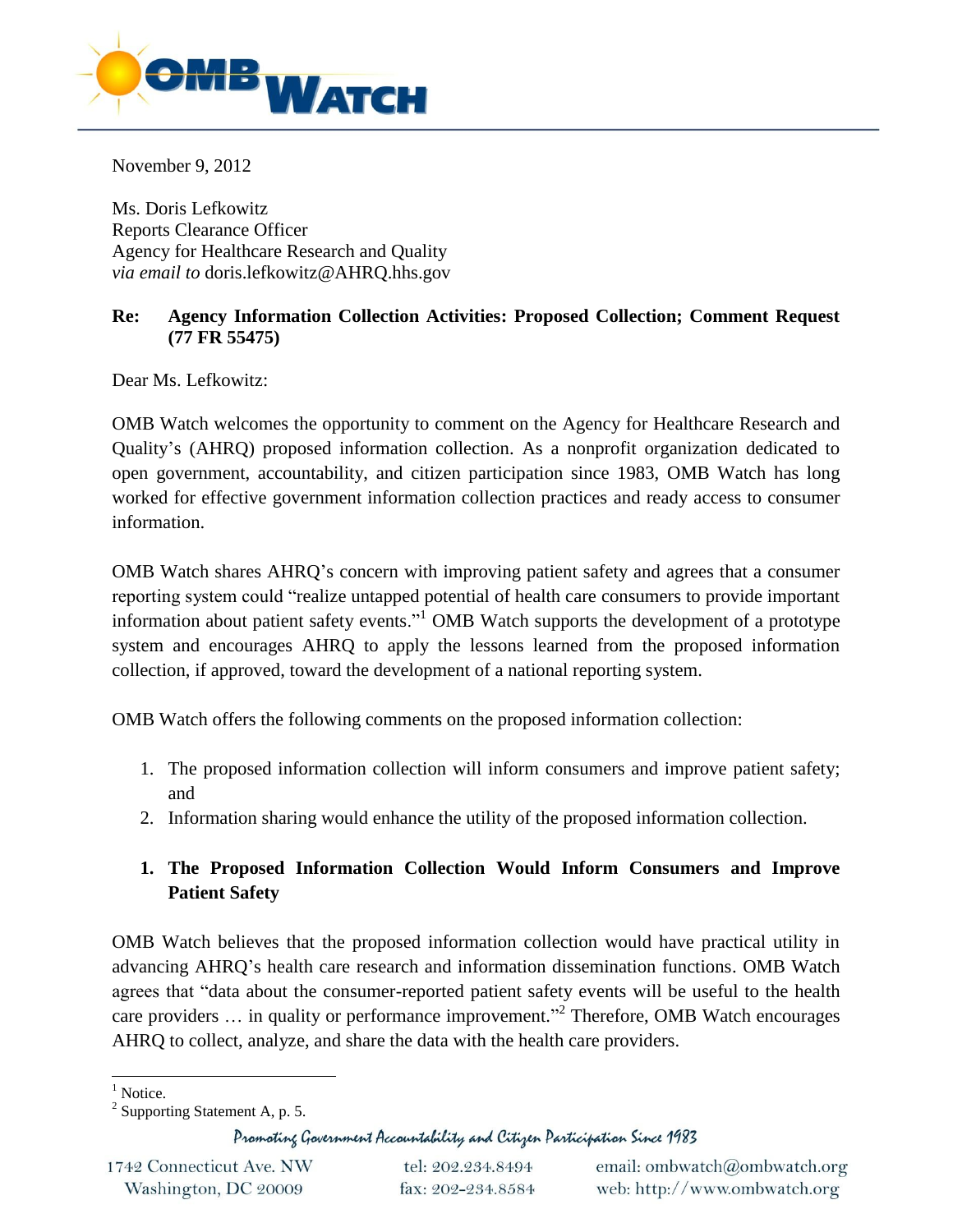In addition, OMB Watch believes that even greater utility could be realized through additional uses of the data. Sharing the data with researchers, regulators, and the public would help to inform consumers and improve patient safety, as we explain below.

## **2. Information Sharing Would Enhance the Utility of the Proposed Information Collection**

AHRQ should develop a plan to share the information proposed for collection. The agency's supporting statement addresses the confidentiality of the information<sup>3</sup> but does not address the issues of information sharing or public access. We agree that the consumer reports will be "highly valuable, even if not fully generalizable."<sup>4</sup> Therefore, we encourage AHRQ to explore ways to share the data with researchers, regulators, and the public.

*Researchers:* AHRQ should allow researchers outside the project team to analyze the data. Sharing the data with external researchers would enhance the utility of the information collected by facilitating more extensive research and additional analytic approaches. Researchers could then share their findings with health care providers, policymakers, and other researchers, who could apply the findings to improve patient safety. Researchers could also publicly report their findings, which would inform consumers about patient safety risks and trends. To protect confidentiality, AHRQ could provide full access only to qualified researchers who agree to keep the data secure, under a similar approach as the Qualified Entity Program conducted through the Centers for Medicare & Medicaid Services.

*Regulators:* AHRQ should share reports with relevant regulatory and law enforcement authorities at the federal, state, and local levels when a consumer reports a possible violation of law or regulation. Sharing reports with regulators could enhance enforcement, which could ultimately strengthen patient safety.

*Public:* AHRQ should explore ways to provide public access to the data. Consumer reporting databases can be valuable tools for the public, as demonstrated by other agencies already experienced in them. The National Highway Traffic Safety Administration (NHTSA), the Consumer Product Safety Commission (CPSC), and the Consumer Financial Protection Bureau (CFPB) have made non-confidential extracts of consumer reports accessible online in order to help the public make informed decisions. Disclosing consumer-reported data allows other consumers and their advocates to identify trends, avoid harmful products and services, and address problematic patterns. AHRQ should examine the feasibility of publicly disclosing nonconfidential information about individual reports, as well as aggregate data.

<sup>&</sup>lt;sup>3</sup> Supporting Statement A, p. 6-7.

<sup>4</sup> Supporting Statement A, p. 6.